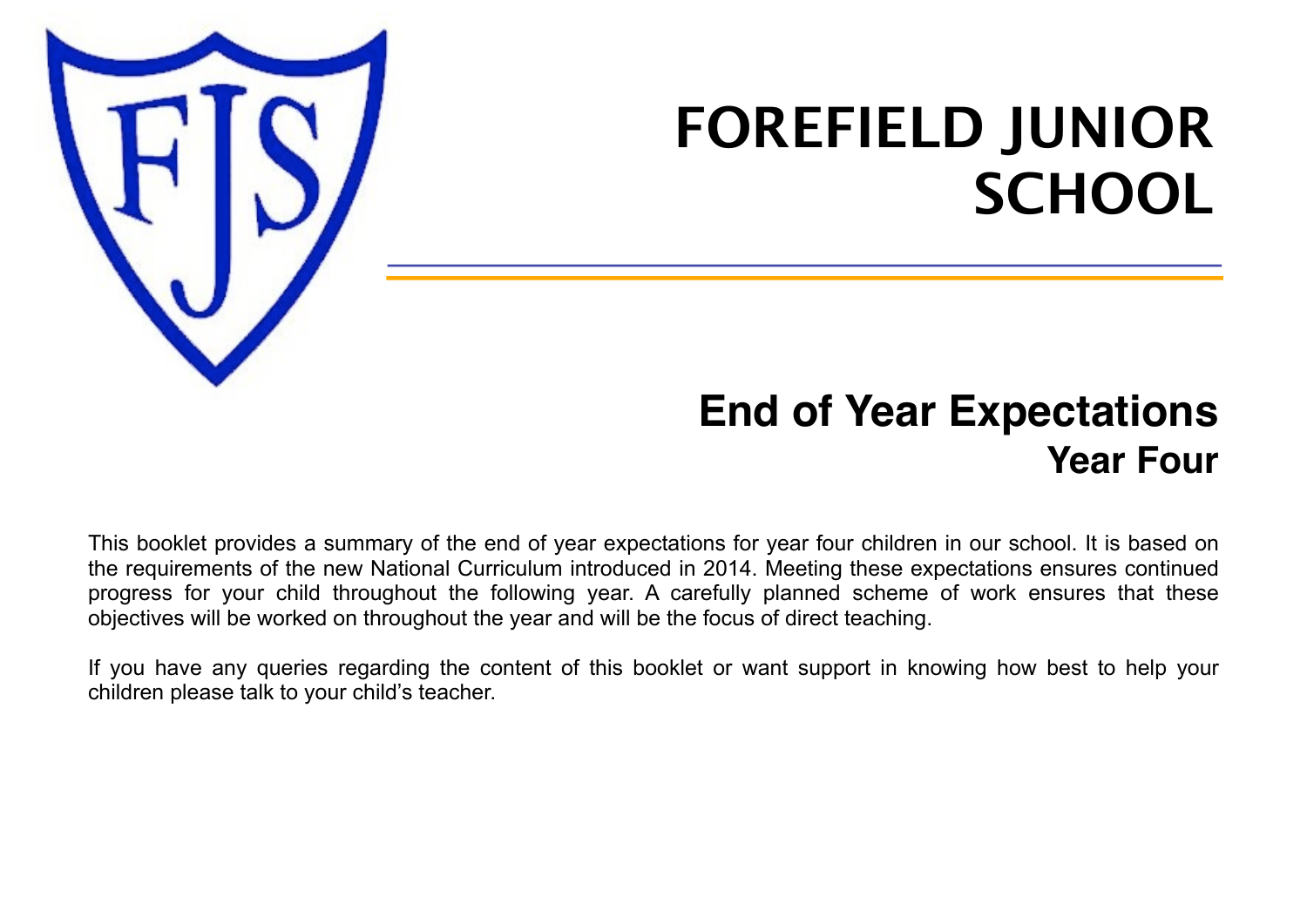### **Mathematics**

### **Number, place value, approximation and estimation/rounding**

- I can count in multiples of 6, 7, 9, 25 and 1,000.
- I can order and compare numbers beyond 1,000.
- I can find 1,000 more or less than a given number.
- I recognise the place value of each digit in a 4-digit number.
- I can read Roman numerals to 100 and know that over time the numeral system changed to include the concept of zero and place value.
- I can identify, represent and estimate numbers using different representations. I can round any number to the nearest 10, 100 or 1,000.
- I can count backwards through zero to include negative numbers.
- I can solve number and practical problems with the above (involving increasingly large numbers).

### **Calculations**

- I can add and subtract numbers with up to 4-digits using the formal written methods of columnar addition and subtraction.
- I can estimate and use inverse operations to check answers in a calculation.
- I can solve addition and subtraction 2-step problems in contexts, deciding which operations and methods to use and why.
- I an recall multiplication and division facts up to 12x12.
- I can use place value, known and derived facts to multiply and divide mentally, including:
	- multiplying by 0 and 1;
	- dividing by 1;
	- multiplying together three numbers.
- I recognise and use factor pairs and commutativity in mental calculations.
- I can multiply 2-digit numbers by a 1-digit number using formal written layout.
- I can solve problems involving multiplying and adding, including using the distributive law to multiply 2-digit numbers by 1-digit, integer scaling problems and harder correspondence problems such as n objects are connected to m objects.

### **Fractions, decimals and percentages**

- I can count up and down in hundredths.
- I recognise that hundredths arise when dividing an object by a hundred and dividing tenths by ten.
- I recognise and show using diagrams, families of common equivalent fractions. I can add and subtract factions within the same denominator.
- I recognise and write decimal equivalents to 1/4, 1/2 and 3⁄4.
- I recognise and write decimal equivalents of any number of tenths or hundredths.
- I can round decimals with one decimal place to the nearest whole number.
- I can compare numbers with the same number of decimal places up to 2 decimal places.
- I can find the effect of dividing a 1-digit or 2-digit number by 10 and 100, identifying the value of the digits in the answer as ones, tenths and hundredths.
- I can solve problems involving increasingly harder factions and fractions to divide quantities, including non-unit fractions where the answer is a whole number.
- I can solve simple measure and money problems involving fractions and decimals to 2 decimal places.

#### **Measurement**

- I can compare different measures, including money in £ and p.
- I can estimate different measures, including money in £ and p.
- I can calculate different measures. Including money in £ and p.
- I can read, write and convert time between analogue and digital 12 hour clocks.
- I can read, write and convert time between analogue and digital 24 hour clocks.
- I can solve problems involving converting from hours to minutes; minutes to seconds; years to months; weeks to days.
- I can convert between different units of measurements
- I can measure and calculate the perimeter of a rectilinear figure in cm and m.
- I can find the area of rectilinear shapes by counting squares.
- I can calculate different measures

### **Geometry – properties of shapes**

- I can compare and classify geometric shapes, including quadrilateral and triangles based on their properties and sizes.
- I can identify lines of symmetry in 2D shapes presented in different orientations.
- I can complete a simple symmetric figure with respect to a specific line of symmetry,
- I can identify acute and obtuse angles and compare and order angles up to two right angles by size.

### **Geometry – position and direction**

- I can describe movements between positions as translations of a given unit to the left/right and up/down.
- I can describe positions on a 2D grid as coordinates in the first quadrant.
- I can plot specified points and draw sides to complete a given polygon.

#### **Statistics**

- I can interpret and present discrete and continuous data using appropriate graphical methods, including bar charts and time graphs.
- I can solve comparison, sum and difference problems using information presented in bar charts, pictograms, tables and other graphs.